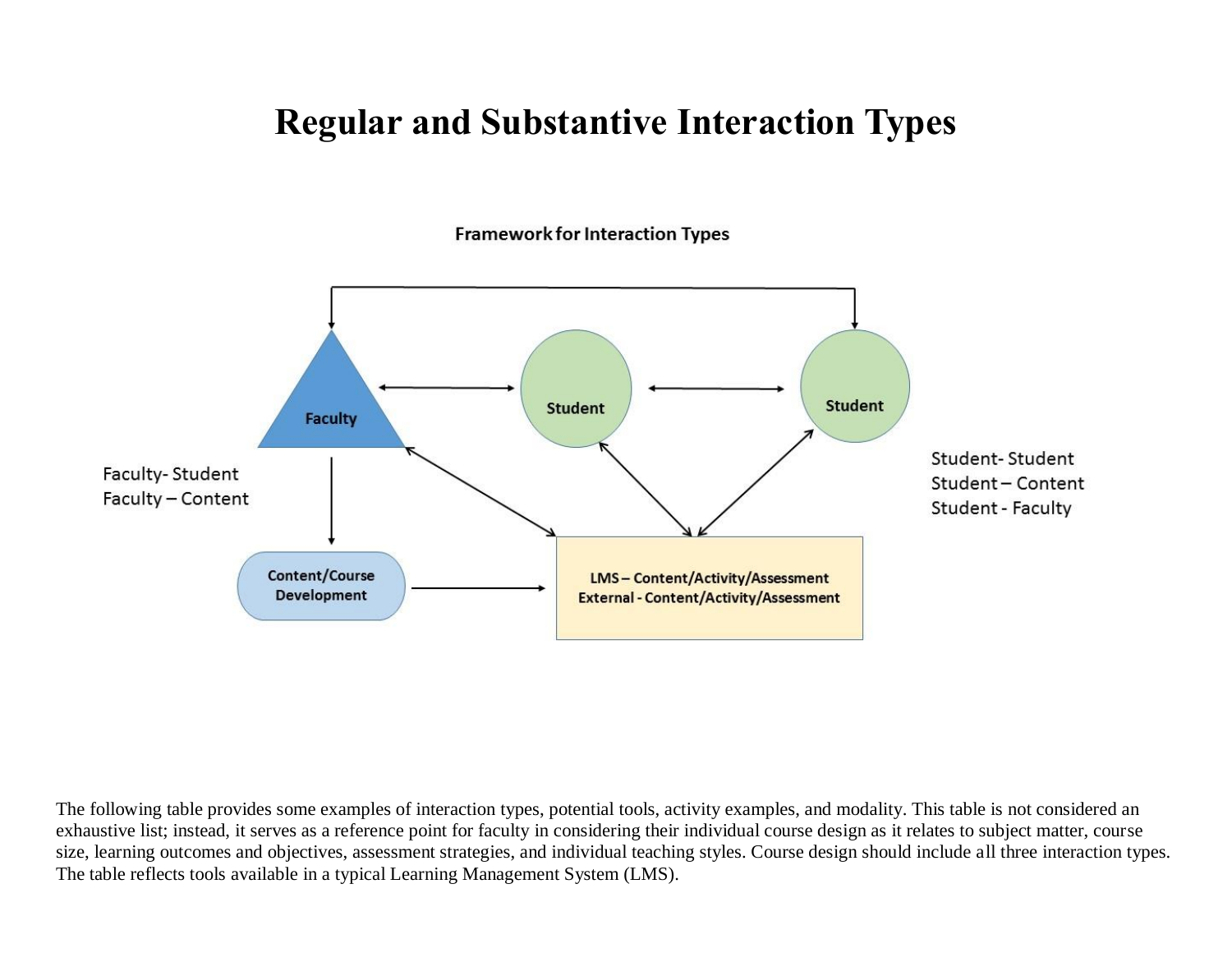| <b>Interaction Type</b> | <b>Tool Type</b>                                                                                                                                                                                                                                          | <b>Interaction/activity examples</b>                                                                                                                                                                                                                                                                                                                                                                                                                                                                                                                                                                                                                                                                                                                                                                                                                                                                                                                                                                                                                                                                                                                                                                                                                                                                                                                                                                                                                                                                                                                                                                                                                                                                                                                                                                                                                                                                                                                                                                                                                                                                 |
|-------------------------|-----------------------------------------------------------------------------------------------------------------------------------------------------------------------------------------------------------------------------------------------------------|------------------------------------------------------------------------------------------------------------------------------------------------------------------------------------------------------------------------------------------------------------------------------------------------------------------------------------------------------------------------------------------------------------------------------------------------------------------------------------------------------------------------------------------------------------------------------------------------------------------------------------------------------------------------------------------------------------------------------------------------------------------------------------------------------------------------------------------------------------------------------------------------------------------------------------------------------------------------------------------------------------------------------------------------------------------------------------------------------------------------------------------------------------------------------------------------------------------------------------------------------------------------------------------------------------------------------------------------------------------------------------------------------------------------------------------------------------------------------------------------------------------------------------------------------------------------------------------------------------------------------------------------------------------------------------------------------------------------------------------------------------------------------------------------------------------------------------------------------------------------------------------------------------------------------------------------------------------------------------------------------------------------------------------------------------------------------------------------------|
| <b>Faculty-Student</b>  | <b>Email</b> to students<br>Announcements<br>VoiceThread<br>3.<br><b>Discussion Boards</b><br>$\overline{4}$<br><b>Journal Entries</b><br>5.<br>6. Assignments (papers,<br>reports, projects, etc.)<br>7. Panopto<br>8. Zoom<br>9. Phone<br>10. Gradebook | 1. Responding to student emails about course content. (Asynchronous<br>modality)<br>Summarizing the results or insights from the previous weeks activities<br>2.<br>and describing the coming weeks activities, expectations and<br>deadlines. (Asynchronous modality)<br>3. Posting an initial prompt and/or example for students to model.<br>Encouraging further discussion by asking students to clarify or<br>elaborate on responses. (Asynchronous modality)<br>4. Monitoring and moderating the discussion forums. A moderator does<br>not respond to all postings in a forum. Rather, a moderator helps guide<br>the discussions based on selected responses or responses to the entire<br>group. (Asynchronous modality)<br>5. Providing feedback regarding what a student does well in addition for<br>pointing out specific areas for improvement, clarification, or deeper<br>critical thinking. (Asynchronous modality)<br>6. Providing feedback regarding what a student does well in addition for<br>pointing out specific areas for improvement, clarification, or deeper<br>critical thinking. (Asynchronous modality)<br>Providing faculty introduction, course overview/navigation, and lecture<br>7.<br>videos. (Asynchronous modality)<br>Providing opportunities for students to communicate directly with<br>8.<br>faculty at defined times during a week. A best practice would be to<br>hold office hours using Zoom and to record the sessions if appropriate<br>to be watched by students unable to attend. For example, questions<br>being asked in preparation for a test or an assignment. (Asynchronous<br>modality)<br>9. Providing opportunities for students to communicate directly with<br>faculty via phone (Synchronous modality)<br>10. Including thoughtful feedback on various assessments that prompt the<br>student to reflect and expand his or her knowledge. Feedback should<br>promote additional critical thinking and suggest opportunities for<br>improvement as well as identify what a student has done successfully.<br>(Asynchronous modality) |